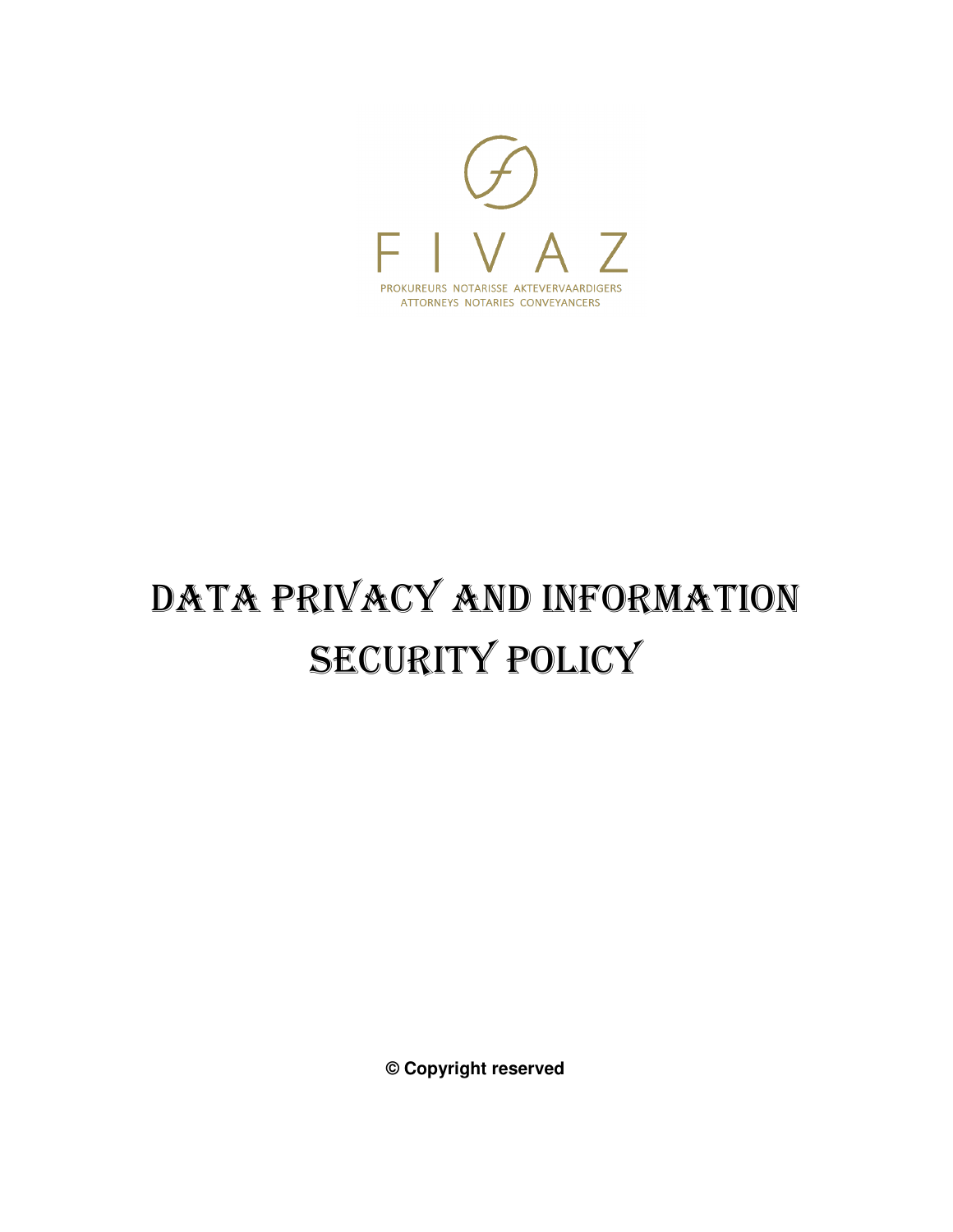

# **Management Acceptance**

The Senior Management of **Fivaz Incorporated** hereby accepts the following Data Privacy and Information Security Policy for integration and implementation into the Company's Information Management structure.

A. Fivaz **Director** 2017

\_\_\_\_\_\_\_\_\_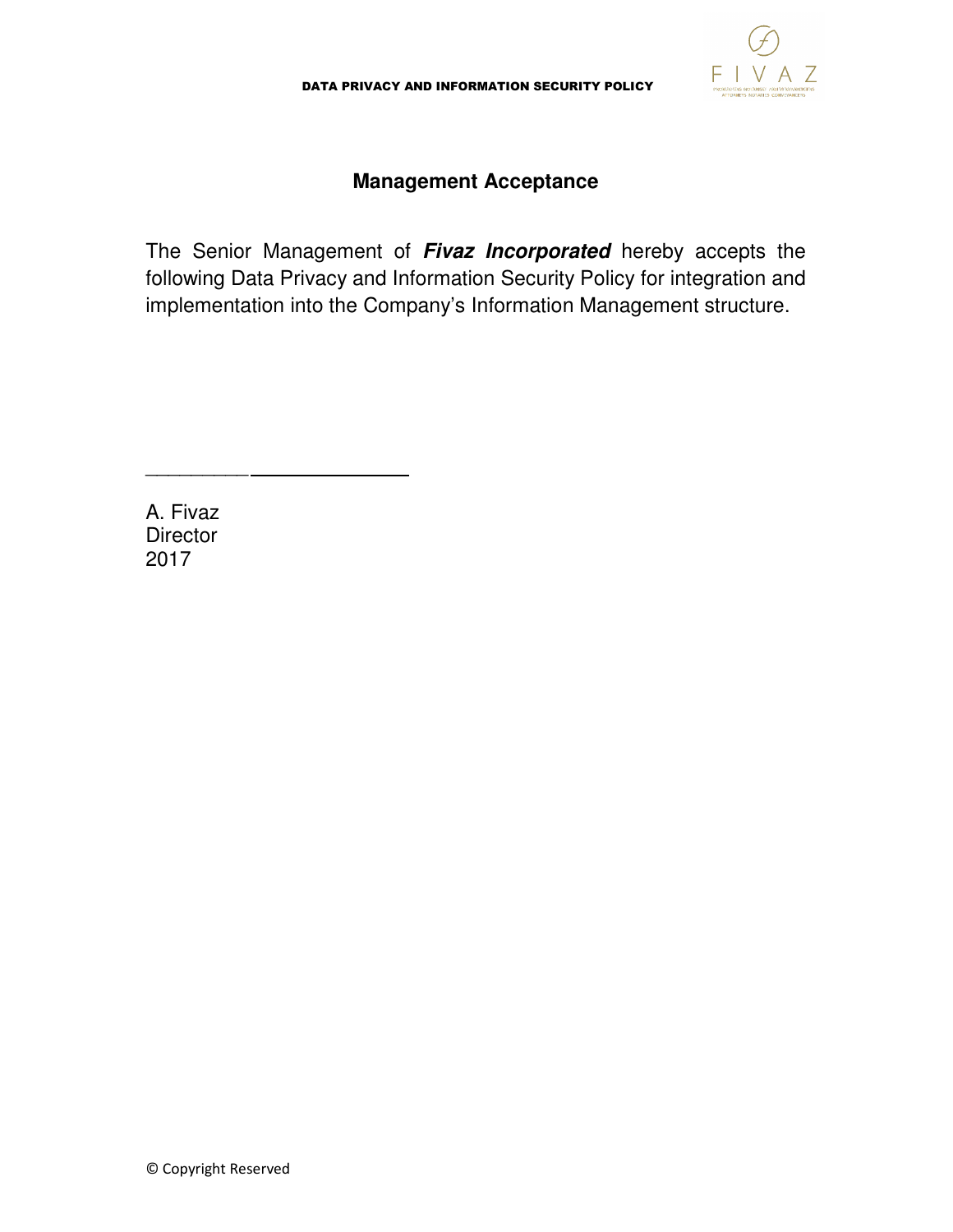

#### DATA PRIVACY AND INFORMATION SECURITY POLICY

# **Revision History**

| <b>REVISION</b> | <b>DATE</b> | <b>NAME</b>       | <b>DESCRIPTION</b>           |
|-----------------|-------------|-------------------|------------------------------|
| Original 1.0    | 07/06/2010  | H.F Bezuidenhout  | <b>Compliance Consultant</b> |
| Ver.iii.2012    | 12/12/2012  | H.F Bezuidenhout  | Compliance Consultant        |
| Revision 2.0    | 18/05/2012  | Anelia de Bruyn & | Conveyancer &                |
|                 |             | Marni Labuschagne | Office Manager               |
|                 |             |                   |                              |
|                 |             |                   |                              |
|                 |             |                   |                              |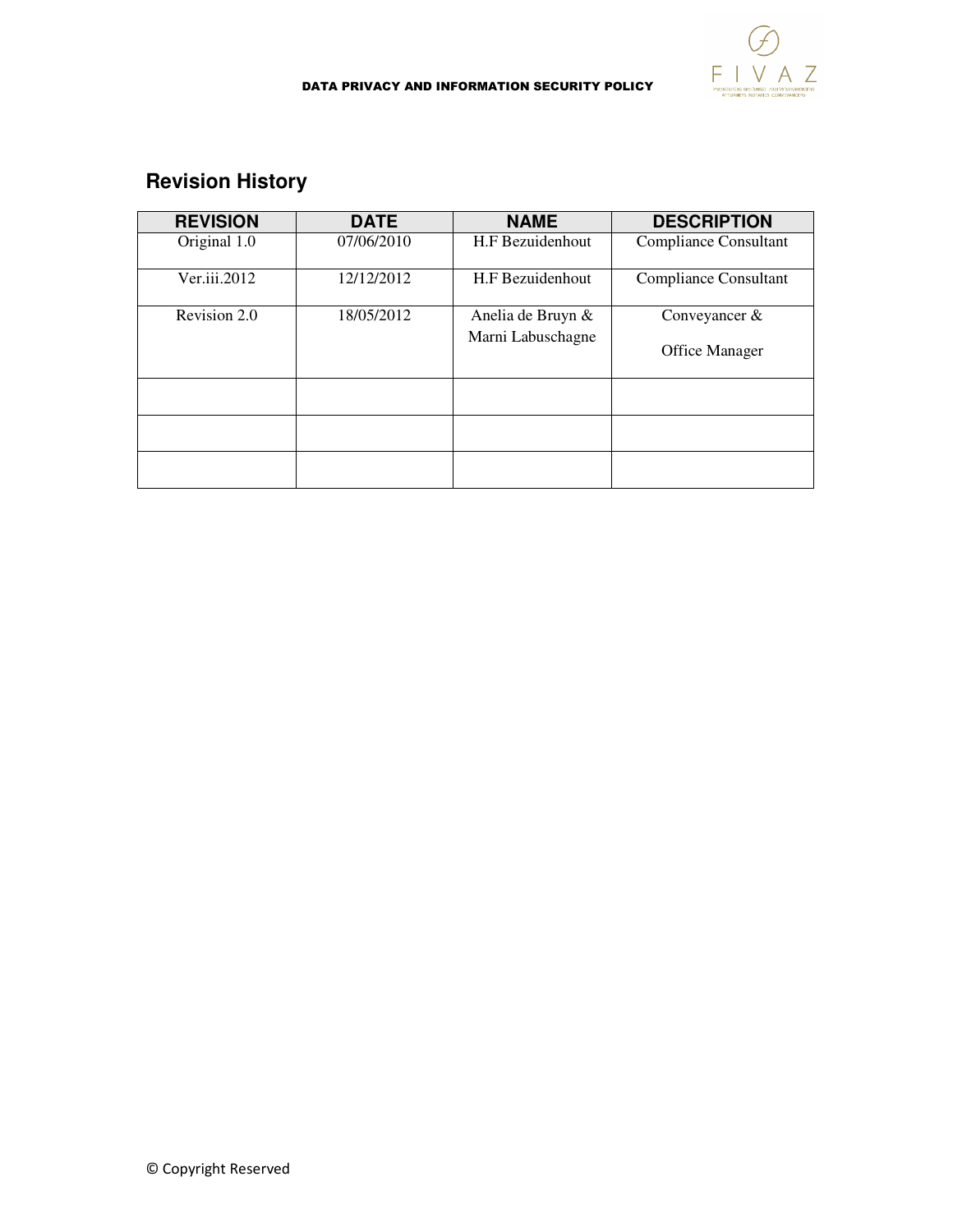

# **TABLE OF CONTENTS**

| А. |  |
|----|--|
| Β. |  |
| C. |  |
| D. |  |
| Ε. |  |
| F. |  |
| G. |  |
| Η. |  |
| L. |  |
| J. |  |
| K. |  |
| L. |  |
| Μ. |  |
| N. |  |

(Annexures available on request)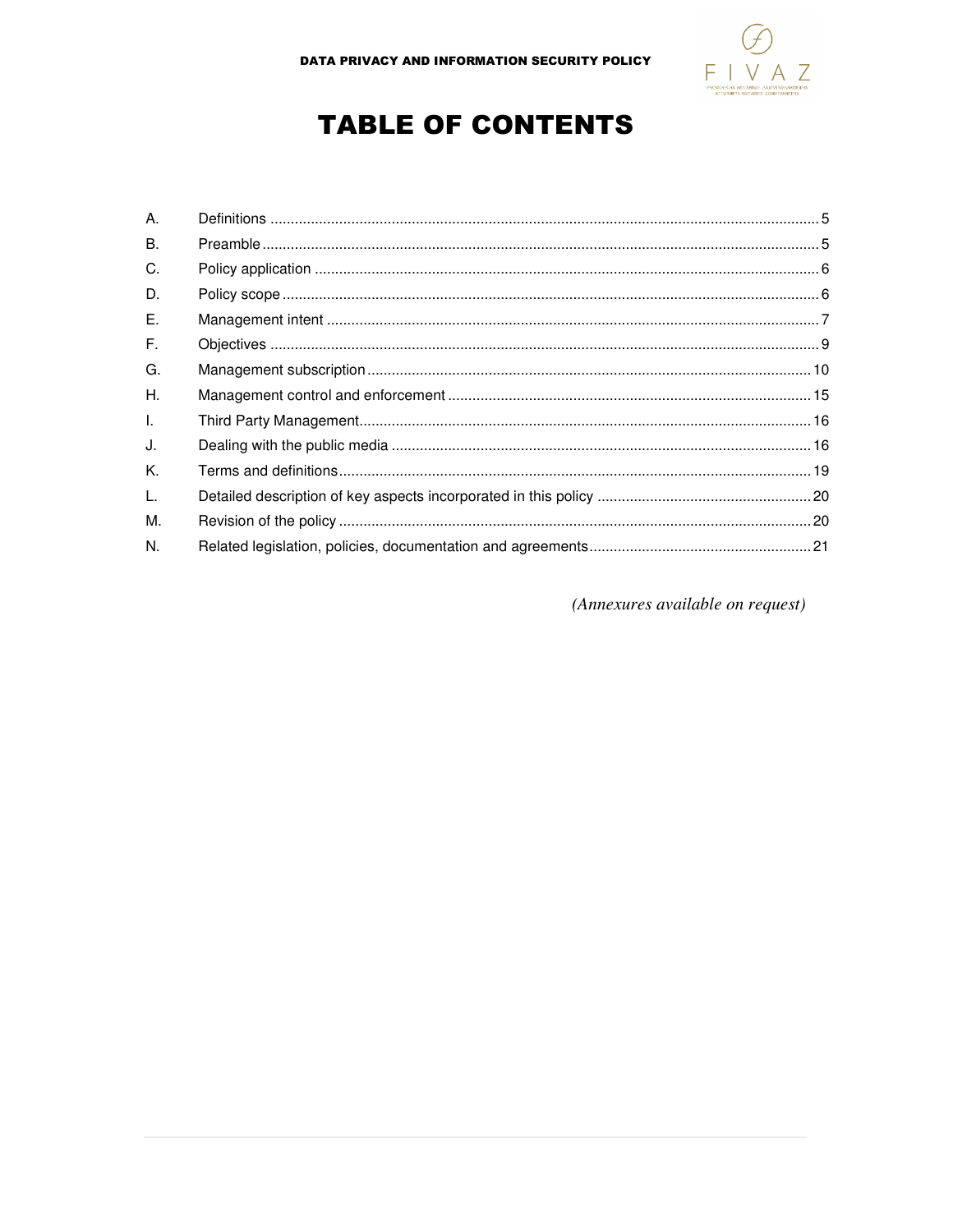

# DATA PRIVACY AND INFORMATION SECURITY POLICY

# A. Definitions

Data privacy is the rights and obligations of individuals and organisations with respect to the collection, use, retention and disclosure of personal information.

Information security is the protecting measures implemented by an organisation to protect the integrity of such data and information within that organisation from a wide range of threats in order to adhere to applicable legislation and to ensure business continuity, minimise business risk and maximise returns on investment.

# B. Preamble

Data privacy and Information security is an integral component of the Risk Management structure of *Fivaz Incorporated*, hereinafter referred to as the *"***Company"**.

The Company has an obligation to ensure appropriate security for all Information Security (IT) systems (data, equipment and processes) and personal information that it owns and/or controls on behalf of other responsible parties.

Appropriate levels of security will be determined by risk assessment, i.e assessment of threats to, impacts on and vulnerabilities of IT systems and information and the likelihood of their occurrence.

The need for Data privacy and Information security is driven by the following:

- $\blacktriangleright$  Legal, statutory, regulatory and contractual obligations;
- $\triangleright$  Risk assessment;
- $\triangleright$  Operational principles, objectives and requirements for information systems that the Company has defined or developed.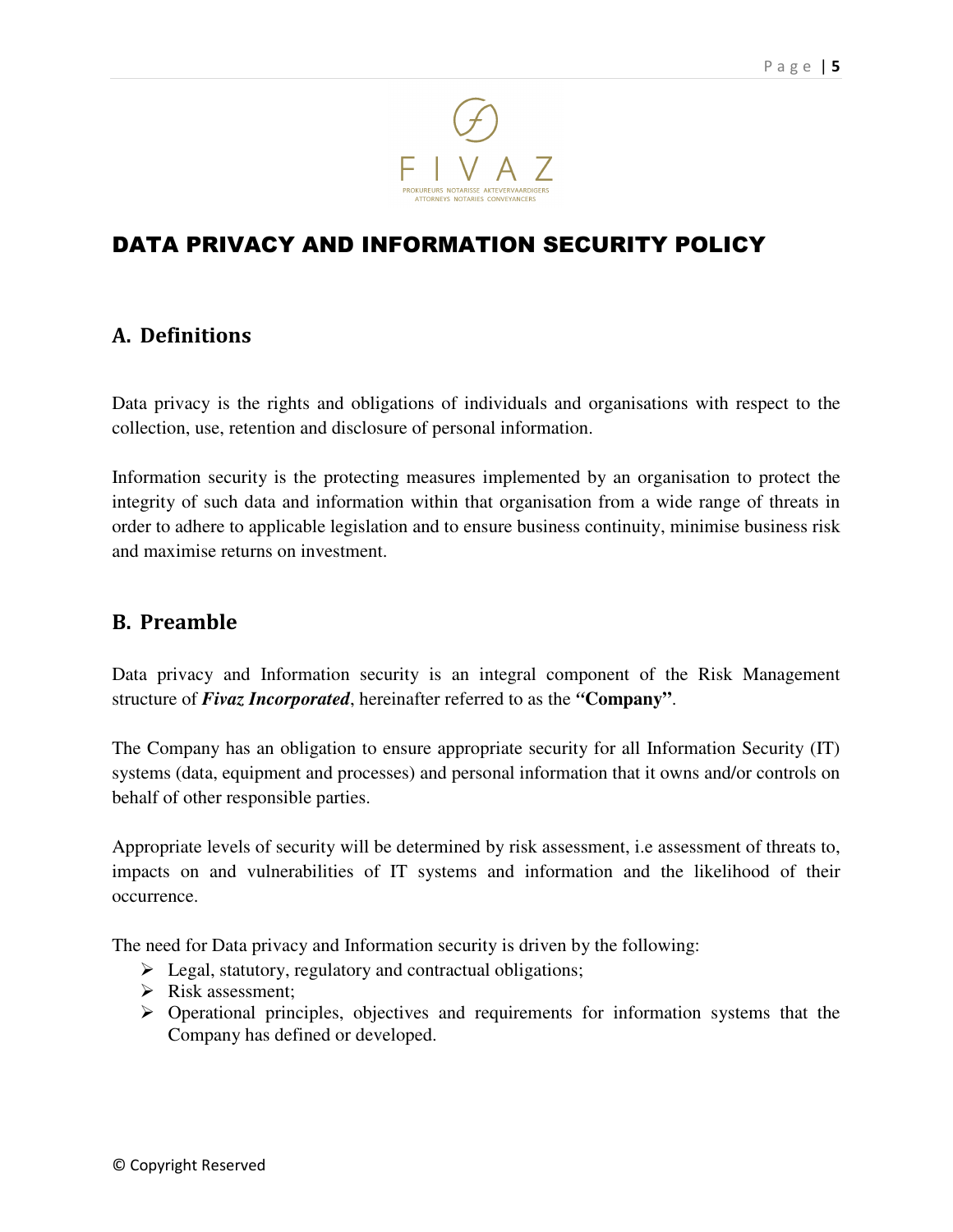

# C. Policy application

This policy will apply to:

- *Fivaz Incorporated* (the **"Company"**);
- $\triangleright$  Any joint ventures, and/or other business organisations that are owned or controlled by the Company who receive or process personal information for, or on behalf of the Company;
- $\triangleright$  The employees and independent contractors of the Company;
- Personal information of external data subjects and data owners processed and/or stored by the Company, as well as the personal information of Company personnel.

# D. Policy scope

The policy will be promulgated to include the following domains and framework:

#### **Logical security**

**Data security**- Inclusive of data privacy principles, confidentiality, criticality, integrity and intellectual property rights;

*Communications security*- Establishing network connections; Flow control systems inclusive of firewalls, encryption, dial-up communications, telephone systems, electronic mail systems, downloaded data, internet connections and telecommuting arrangements;

*Software security-* inclusive of system access control and password management; privilege control and logging;

*Software development and change control-* Inclusive of change control processes for workstations; third party involvement; handling of viruses and worms and software development processes.

#### **Physical security**

*Physical access security-* Inclusive of building and computer facilities access control;

*Computer location and environment-* Inclusive of premises, emergency data centre premises and their construction, emergency power supply and equipment; alarm systems and contingency planning for emergency situations.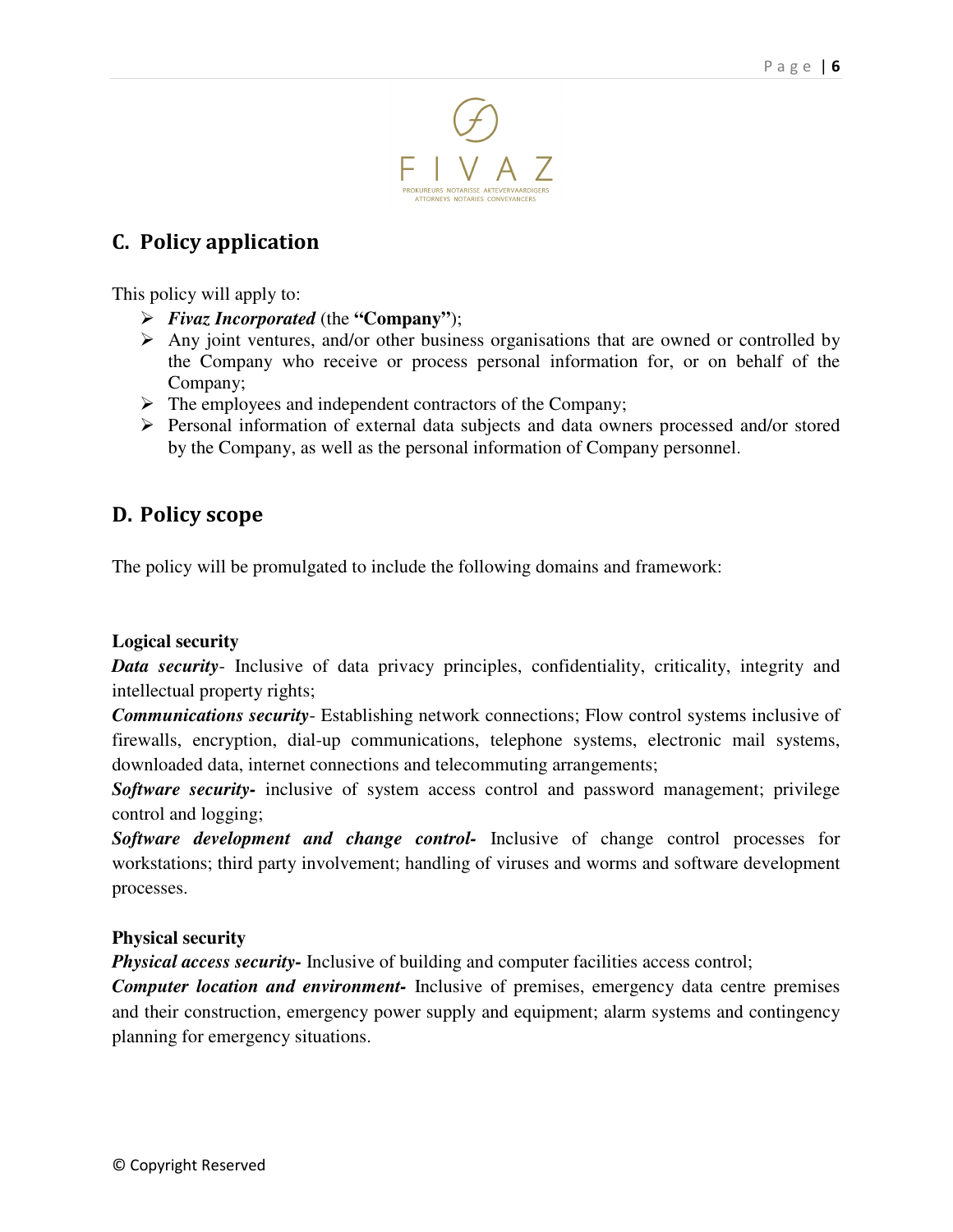

#### **Managerial security**

*Administrative security-* Inclusive of user training and awareness; reporting of security problems and information security breach incidents; controls and risk assessment; outsourcing and third party contracts;

*Human Resource-* Inclusive of a separate, but consequential Personnel Policy with alignment to relevant Data Privacy and Information Security principles and regulations, background checks, application and appointment procedures, qualifications and skills, Disciplinary Code and Protection of Personal Information agreements;

*Business Continuity Management-* Inclusive of a separate, but consequential Business Continuation and Disaster Recovery Plan with contingency planning, testing of plans, identification and minimisation of business and Information Security risks.

# E. Management intent

Against the background of the aforementioned, it is therefore the focused intent of the Company to incorporate all the applicable principles and regulations in this policy and to monitor and enforce compliance to its prescriptions by way of establishing the necessary mandated management and reporting structures to facilitate these outcomes.

# **Objectives**

In order to create effective and visible guidelines for the Company, its employees and any associated third party alliances or subcontractors, this policy has been specifically designed to meet the necessary compliance standards regarding the following aspects:

- Management of information security and data privacy within the structure of the Company;
- To manage and maintain the security of information and data processing facilities that are accessed, processed, communicated to, or managed by external parties;
- To ensure that all data and personal information receives an appropriate level of protection;
- To ensure that employees, contractors and third party users of the Company understand their responsibilities and are suitable for the roles they perform, or are considered for and to reduce the risk of theft, fraud or misuse of facilities;
- To ensure that employees, contractors and third party users of the Company are aware of personal information and data security, security threats and concerns,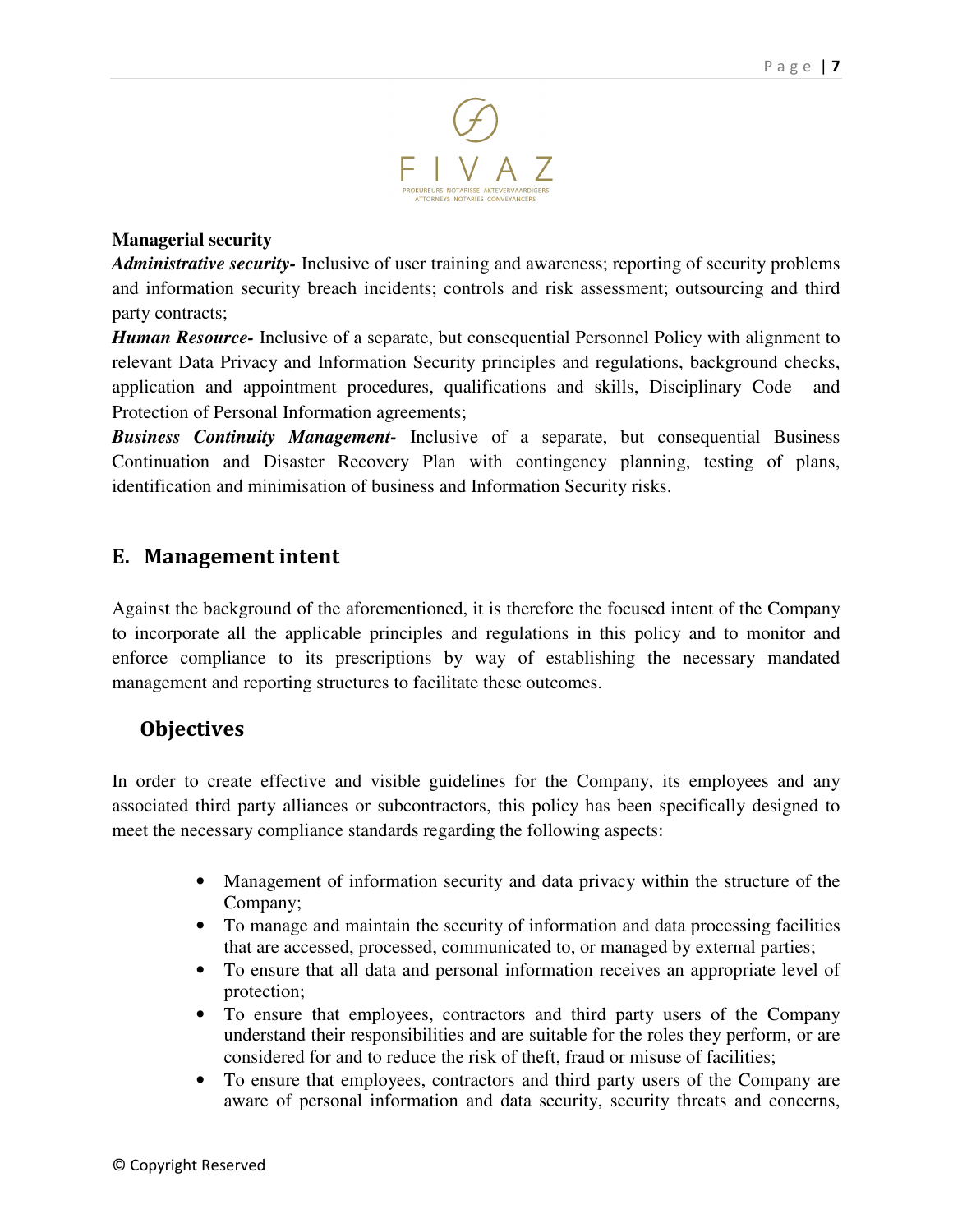

their responsibilities and liabilities and are equipped to support the organisational Information Security policy of the Company in the course of their normal work and to reduce the risk of human error;

- To ensure that employees, contractors and third party users of the Company exit the employment or change employment in an orderly manner;
- To prevent unauthorised physical access and damage to, or interference with the premises, data or personal information related to the Company;
- To ensure the correct and secure operation of all data and information processing facilities within the Company;
- To implement and maintain the appropriate level of data and information security and service delivery agreements;
- To minimise the risk of system failures;
- To protect the integrity of software data and personal information;
- To maintain the integrity and availability of back-up of data, information and related processing facilities;
- To ensure the protection of data and personal information in any networks related to the Company, as well as protection of the supporting infrastructure;
- To prevent unauthorised disclosure, modification, removal or destruction of removable assets and media under the control of the Company;
- To ensure the security of electronic commerce services (where applicable) and their secure use within the Company;
- To detect unauthorised data and information processing activities within the Company;
- To ensure proper, authorised user access and to prevent unauthorised access and the compromise or theft of data and information of the Company;
- To prevent unauthorised user access and the compromise or theft of personal information or data from data / information processing facilities related to the operations and functions of the Company;
- To prevent unauthorised access to networked services if and when applicable;
- To prevent unauthorised access to the Company operating systems;
- To prevent unauthorised access to data and personal information held in any application systems within the Company;
- To ensure data and information security if and when mobile computing and teleworking facilities are employed by the Company;
- To ensure that security is an integral part of all relevant data and information systems in use by the Company;
- To prevent errors, loss, unauthorised modification or misuse of data and personal information in applications within the Company;
- To protect the confidentiality, authenticity or integrity of data and personal information within the Company by cryptographic means;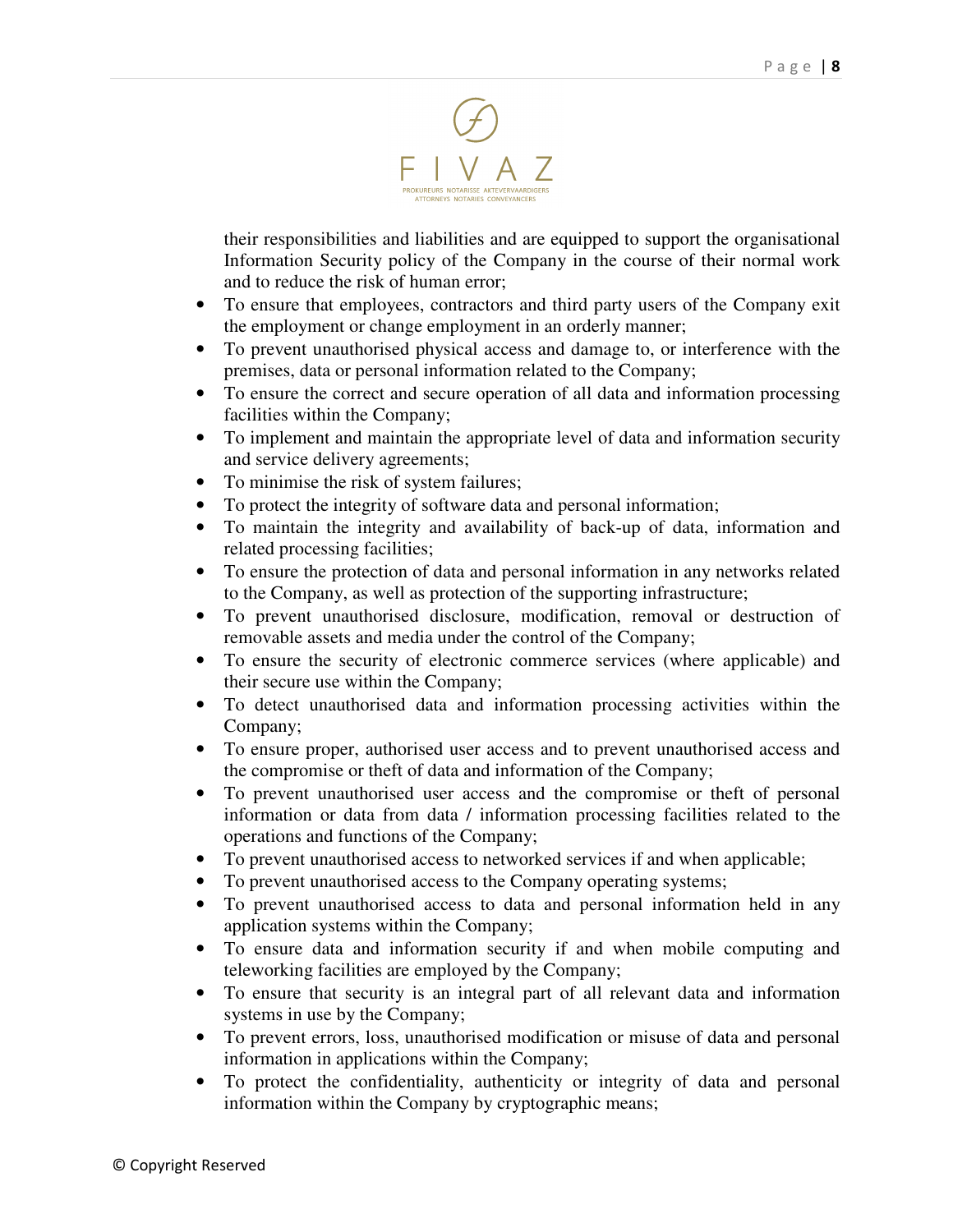

- To ensure the security of system files;
- To maintain the security of application software, data and information within the Company;
- To reduce risks resulting from exploitation of published technical vulnerabilities;
- To ensure that any breach in information and data security events and weaknesses associated with information systems within the Company are communicated in a manner allowing timely corrective action to be taken;
- To counteract interruptions to business activities and to protect critical business processes within the Company from the effects of major failures of data and information systems or disasters and to ensure their timely resumption;
- To avoid violations of any law, statutory, regulatory or contractual obligations and of any security requirements;
- To ensure compliance of systems used by the Company within its organisational security policies and standards and
- To maximise the effectiveness of, and to minimise interference to or from the information and data systems audit process.

# F. Management subscription

The management of the Company subscribes to the goals and principles of data and information security in line with relevant legislation and its business strategy and objectives.

The relationship of the Company with its personnel, clients and associates is based on mutual integrity and trust and it is therefore committed to maintaining this trust by protecting the privacy of personal information and data disclosed and received from any data subject or data owner at all times and to the best of its ability.

As part of this commitment, the Company will subscribe in all material respects to the following:

- $\triangleright$  Protection Of Personal Information Act 2013:
- Promotion of Access to Information Act 2000:
- Applicable guidelines as per the SA National Standard (ISO/SANS 27002:2008);
- $\triangleright$  Generally Accepted Privacy Principles (G.A.P.P), consisting of the following:

i) *Management* - the Company defines documents, communicates and assigns accountability for its privacy policies and procedures;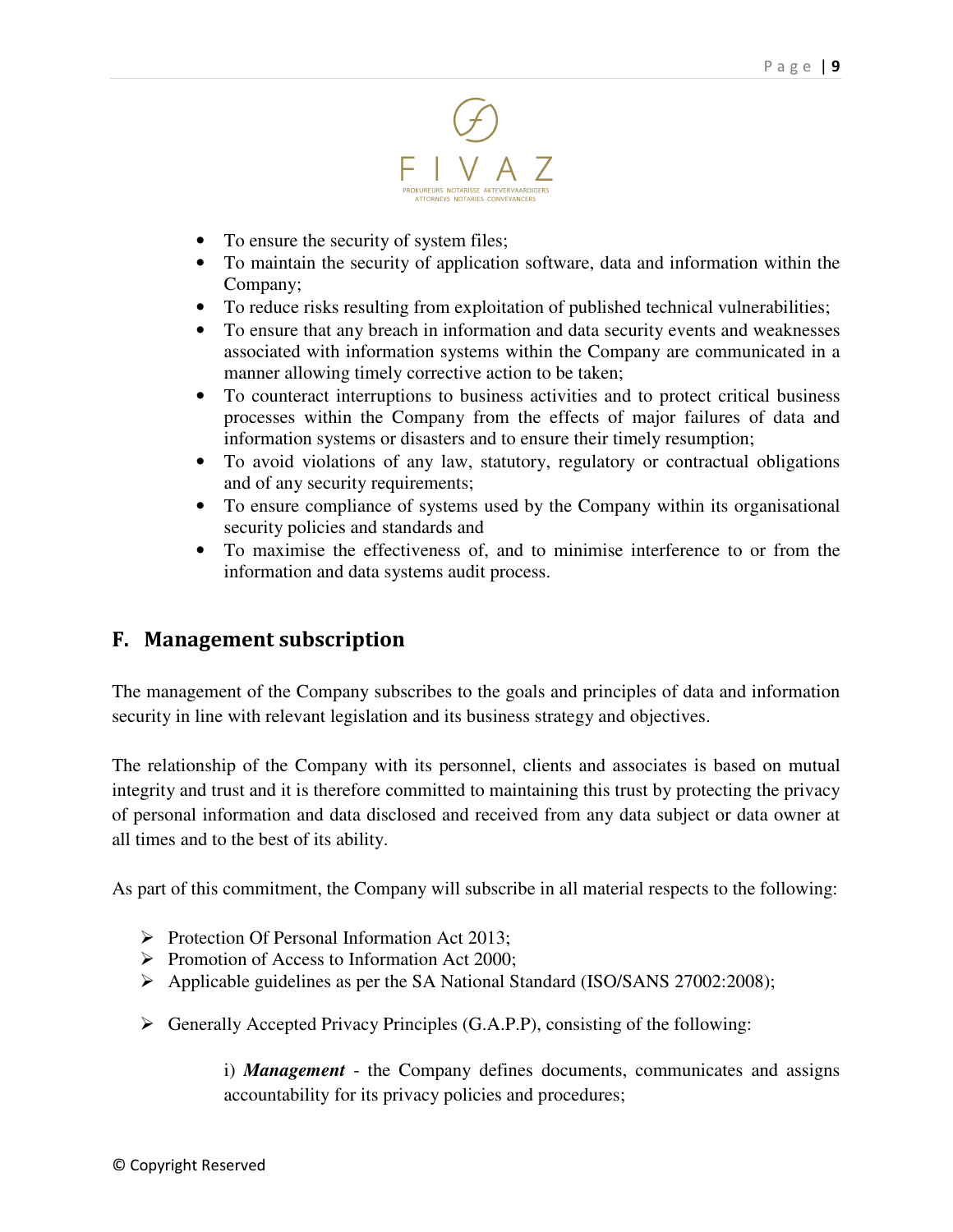

ii) *Notice* - the Company provides notice about its privacy policies and procedures and identifies the purposes for which personal information is collected, used, retained and disclosed;

iii) *Choice and Consent* - the Company describes the choices available to the individual and obtains implicit or explicit consent with respect to the collection, use and disclosure of personal information;

iv) *Collection* - the Company collects personal information only for the purposes identified in the notice;

v) *Use and Retention* - the Company limits the use of personal information to the purposes identified in the notice and for which the individual has provided implicit or explicit consent and retains the information for only as long as necessary to fulfill the stated purposes

vi) *Access* - the Company provides individuals with convenient access to their personal information for review and updates;

vii) *Disclosure (to third parties)* - the Company discloses personal information to third parties only for the purposes identified in the notice and with the implicit or explicit consent of the individual;

viii) *Security (for privacy)* - the Company protects personal information against unauthorised access (both physical and logical);

ix) *Quality* - the Company maintains accurate, complete and relevant personal information for the purposes identified in the notice;

x) *Monitoring and Enforcement* - the Company monitors compliance with its Information Security policies and procedures and has procedures to address privacy-related complaints and disputes.

# G. Management control and enforcement

#### **Information Officer and Deputy Information Officers**

In order to comply with legislation and to facilitate and manage the outcomes of the declared intent of the management of the Company regarding this policy, the Information Officer for the Company will be the **Managing Director** or a **duly authorised person** of the Company according to the requirements as defined under Sec. 1 of the Protection Of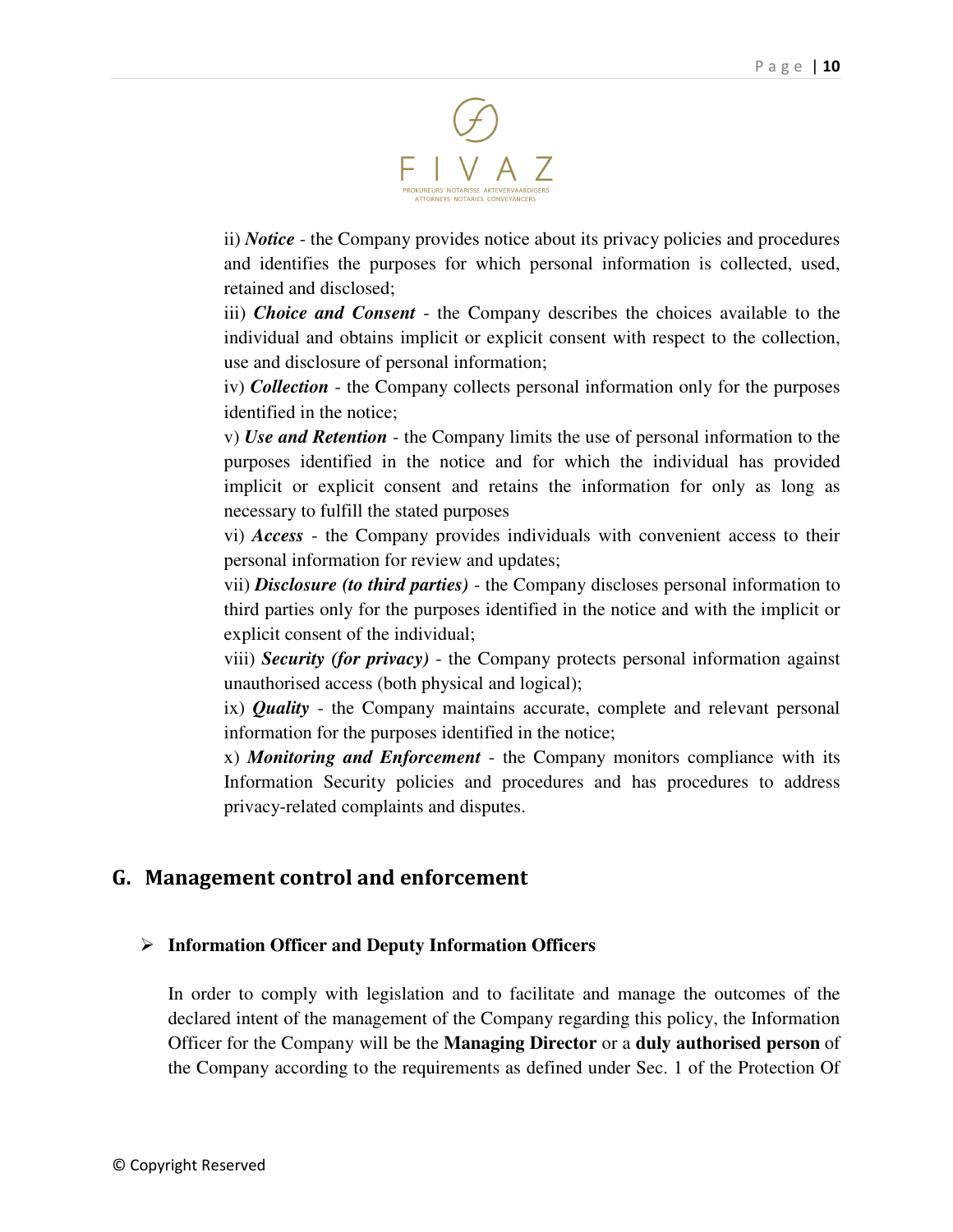

Personal Information Act 2013 and read together with the prescriptions of Sec.1 of the Promotion of Access to Information Act 2000.

The Information Officer will be duly registered with the Information Regulator as is required by the applicable legislation after its establishment and will report to the Senior Management, or Board of Directors of the Company as may be applicable.

The Company will also designate where necessary, an appropriate number of **Deputy Information Officers** as described under Sec. 56 of the Protection of Personal Information Act 2013, read together with the prescriptions of Sec. 17 of the Promotion of Access to Information Act 2000.

The Deputy Information Officers will also be duly registered with the Information Regulator after establishment as is required, reporting directly to the Information Officer of the Company and will in conjunction with the Information Officer and any other designated individuals constitute the official Information Management Committee (*hereafter also referred to as the "IMC"*) of the Company, which will be communicated as such to all Company employees and other relevant parties.

The role and responsibilities of the Information Officer and by delegation also the Deputy Information Officer/(s), will be included in a formalised and documented job description for assessment and regulatory purposes and also to facilitate compliance to Sec. 55 of the Protection of Personal Information Act 2013.

The officers will perform in their respective capacities immediately after appointment, but will officially only take up their duties in terms of this Act after the establishment of the Information Regulator and their subsequent registration with the Regulator.

#### **Breach of Information Security Event**

#### **i) Definition**

A breach of Information Security Event can be defined as **"***The actual or potential loss of personal data and/or any information that could lead to identity fraud or have any other significant impacts on individuals or the Company"*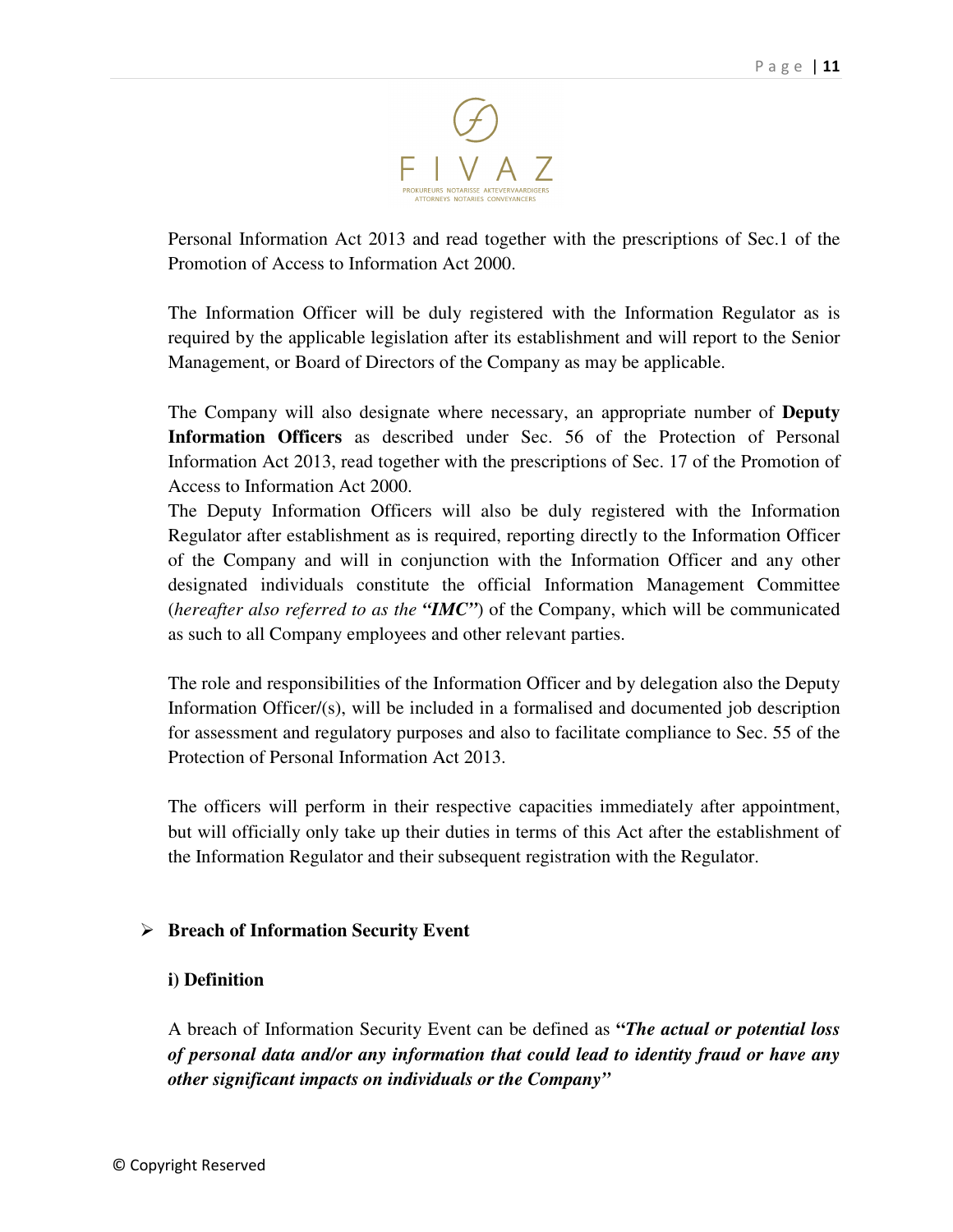

#### **ii) Application**

The prescriptions applicable to this matter will apply to all Company personnel and third party service providers under contract to the Company.

#### **iii) Identification of events/incidents**

The following are common examples of events, which includes, but is not limited to:

- Loss or damage to paper based files containing classified or personal identifiable information;
- Loss of computer equipment due to crime or an individual's carelessness;
- Loss of unencrypted computer media e.g. CD, data stick, laptop or other portable device;
- Corrupted data;
- Access to inappropriate websites in breach of policy;
- Theft:
- Fraud;
- A computer virus;
- Successful hacking attack;
- Accessing a system or computer using someone else's authorisation code, either fraudulently or by accident;
- Forced entry gained to a secure room/building housing classified information;
- Finding classified or confidential Company information outside Company premises;
- Finding Company paper or electronic records about identifiable individuals in any location outside of the Company premises;
- Discussing personnel or any other data subject's personal information with someone else in an open area where the conversation can be overheard by outsiders;
- Personal identifiable information sent by insecure means/lost in transit (e.g. pay slips, HR records, financial statements, copies of i/d documents, etc.);
- Unauthorised copying of, or removal of personal identifiable information;
- A fax, e-mail or paper document with personal identifiable information sent to the incorrect recipient;
- Evidence of tampering/damage to data cabling between server and work stations or cabling not installed to acceptable industry safety standards;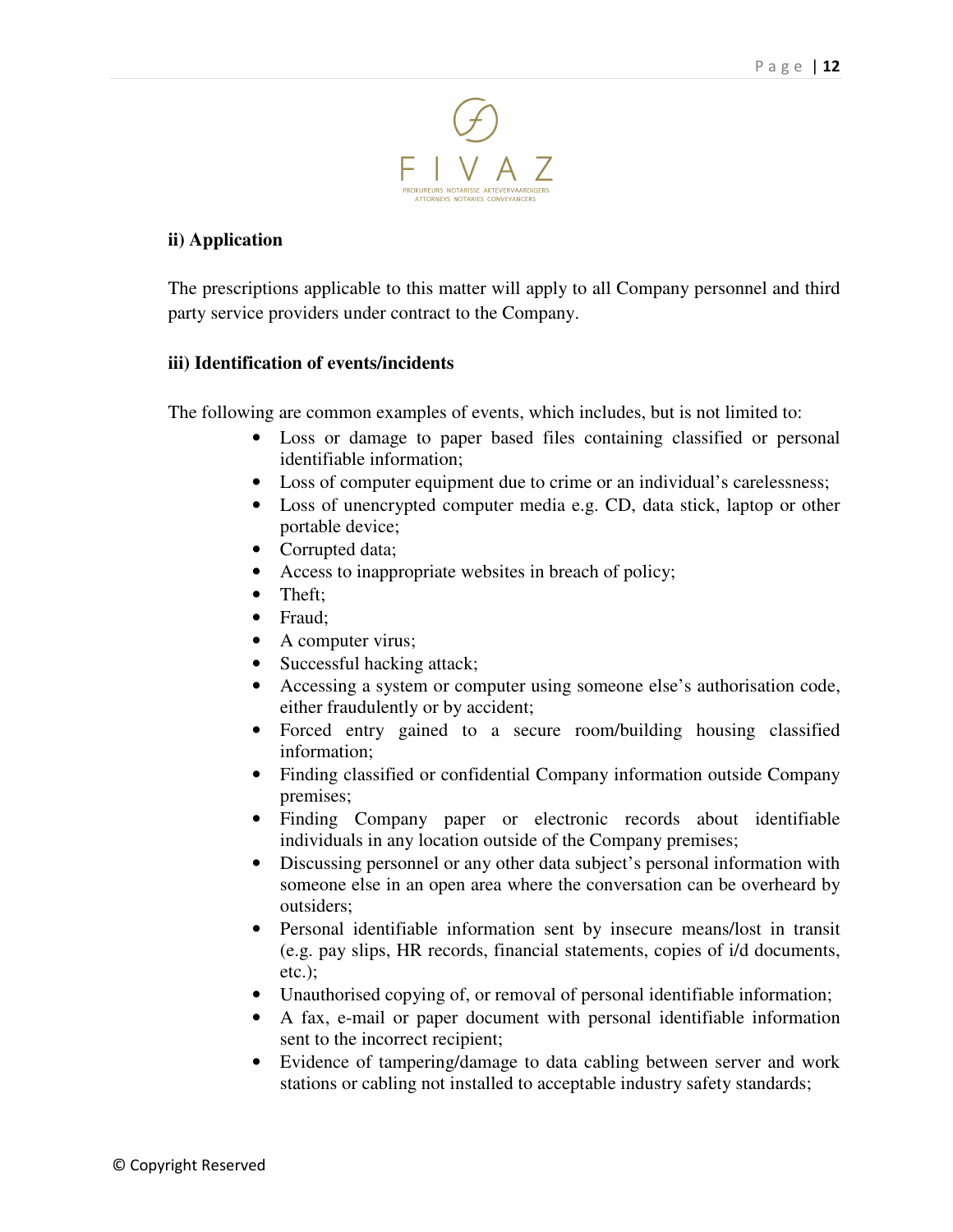

- Unsecured handling of information storage systems/equipment during a period of disaster or serious damage to the housing complex due to e.g. fire, flooding, earthquake, sabotage, etc.
- Evidence of unauthorised cameras, monitoring devices, or listening equipment in the information processing facilities;
- Suspicious unaccompanied persons wandering around in information security areas;
- Allowing uncleared and/or un-identified third party I/T or other contractor personnel to work on information security systems of the Company.
- Evidence of unattended and unsecured information processing workstations not securely logged-off during the absence of the operator;
- Evidence of weak or no appropriate password management/log-on procedures;
- Any violation of related security protocols as prescribed by the Company Information Security Policy that can possibly lead to the loss of classified information.

#### **iv) Reporting process**

Where there are reasonable grounds to believe that the personal information of a data subject has been accessed or acquired by any unauthorised person, the Company is obliged under Section 22, subsection 1 of the Protection of Personal Information Act (pending) to notify the Regulator and also (subject to subsection 3 ) the data subject of the event/incident.

Under this policy all Company employees and third party contractors to the Company are obligated to report any breach, or suspected breach of information security immediately to the Company via a prescribed process.

The prescribed process for reporting any breach of information security event related to any personal information owned by, or under control of the Company, will be that any person that has any knowledge or evidence of such an occurrence will be obliged to make a written initial report regarding the incident immediately after acquiring the knowledge or evidence of the incident to the Information Officer, or in his/her absence, to any of the members of the Information Management Committee.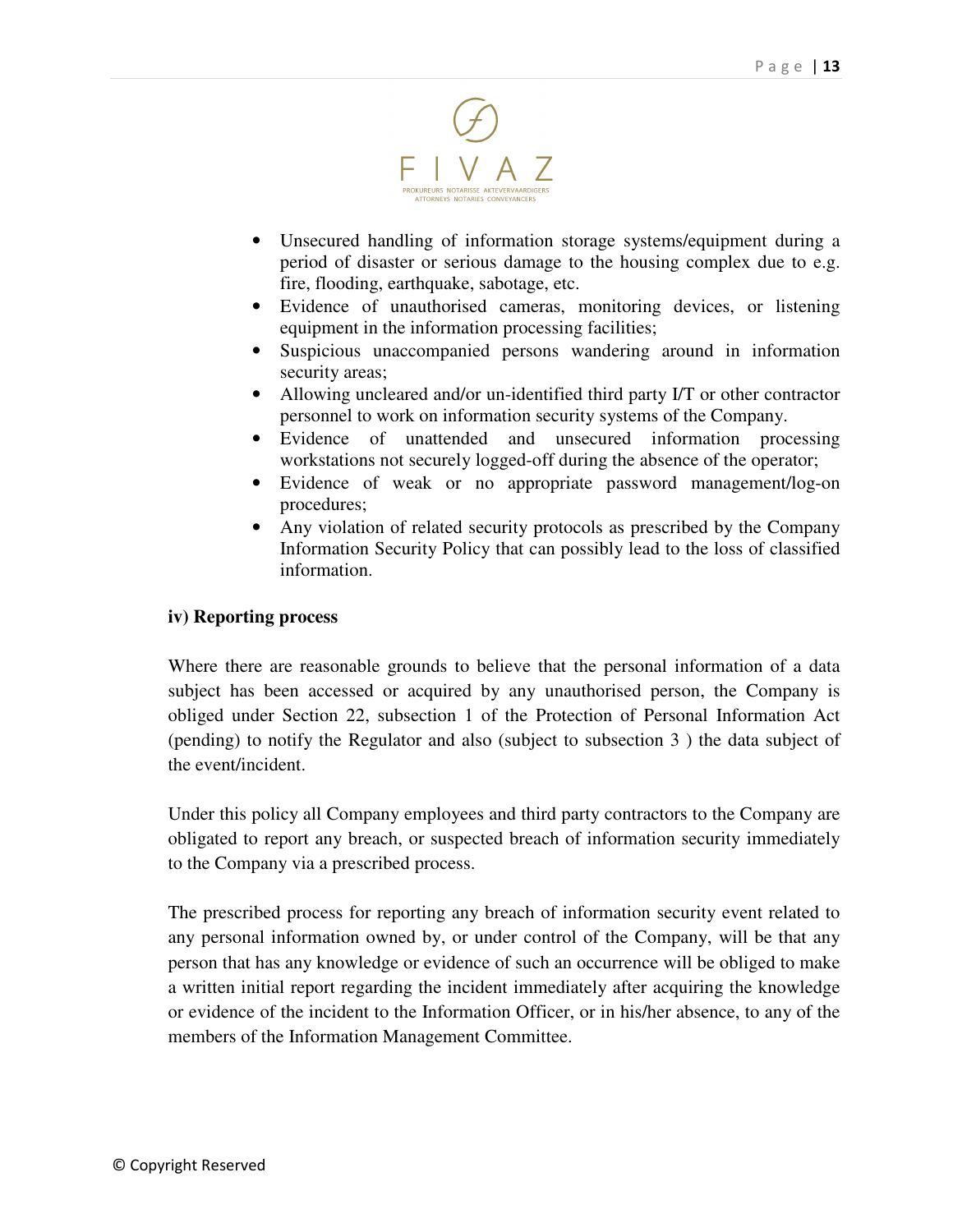

A compulsory Breach of Information Security Event Report must be fully completed by the person witnessing or discovering the incident immediately after the initial report and submitted to the Information Officer, or in his/her absence, to any of the members of the Information Management Committee.

# (*NB - A signed copy of this report must be retained as receipt by the person that submits the report.*)

Only the Information Management Committee will be mandated to make a factual assessment of the incident in order to take whatever remedial steps necessary to contain the situation and also for the regulatory reporting of the incident to the Information Regulator, data subject and data owner where it is deemed to be appropriate and applicable.

No other employee or any third party contractor of the Company will have any mandate to decide on the merits, or applicability of any reports in this category, unless specifically authorised to this effect in writing by the senior management of the Company.

Any violation of this prescription will be addressed via the Disciplinary Code, or the Third Party Management prescriptions of the Company as is applicable.

#### **Accountability**

Any employee that is found to be responsible for an event where a breach of information security occurs through negligence, or non-compliance to the Company's policy prescriptions, or any person that has knowledge of such an occurrence and fails to report the incident for whatever reason, will be held fully accountable for the incident and subjected to the Disciplinary Code procedures of the Company.

The contractual agreements of external third party contractors to the Company will be subject to immediate suspension or termination in the sole discretion of the senior management of the Company, pending investigation and recommendations of the Information Management Committee of the Company.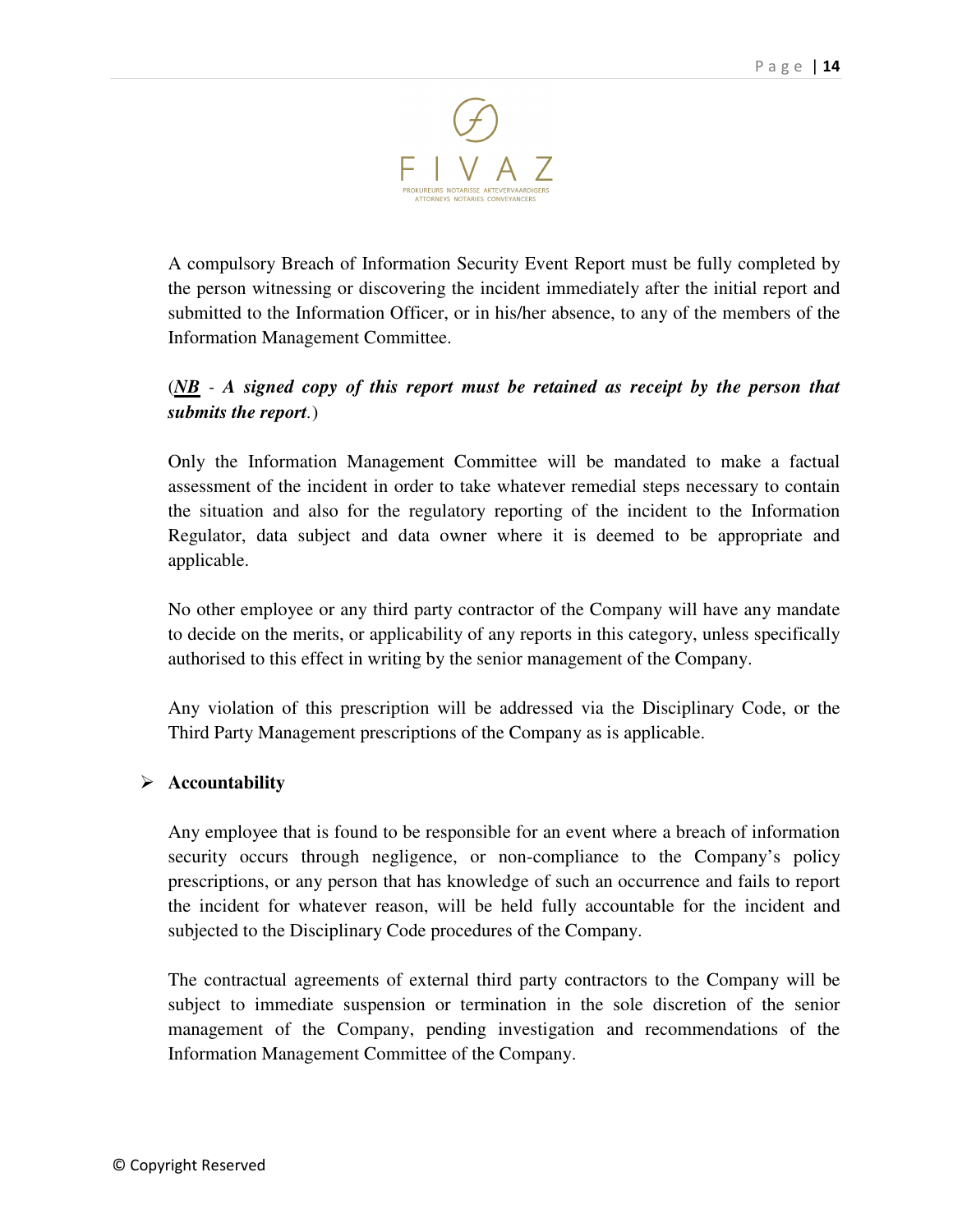

In the event of a monetary loss to the Company as a direct result of the occurrence of the breach in Information Security, the responsible party, or parties in both instances may be held fully liable for the loss and any costs for recovery thereof in the sole discretion of the senior management of the Company.

#### **Enforcement**

The severity of any disciplinary or other enforcement action taken by the Company will vary based on factors considered relevant by the Information Management Committee, including but not limited to:

- The sensitivity of the personal data disclosed or used in violation of this policy;
- The number of parties impacted by the violation of this policy;
- The duration of the improper disclosure or unauthorised use;
- Prior improper disclosure or use of personal information by any applicable accountable party;
- Whether the violation or neglect was inadvertent or the result of inadequate training, or supervision.

*NOTE:* Where the Information Management Committee believes that the conduct may constitute a violation of any applicable law, rule, or regulation, the conduct may be disclosed to appropriate law enforcement and regulatory authorities.

# H. Third Party Management

All third party agreements with the Company will make provision for the clauses and conditions necessary for these parties to comply with the information security requirements in terms of this Policy and the remedial procedures to enforce these requirements.

The strict compliance of third parties to the conditions contained in the relevant agreements will be monitored by the Information Officer or delegated Deputy Information Officer/(s) of the Company as part of their job description and any violations reported to the Information Management Committee for assessment and remedial actions where appropriate.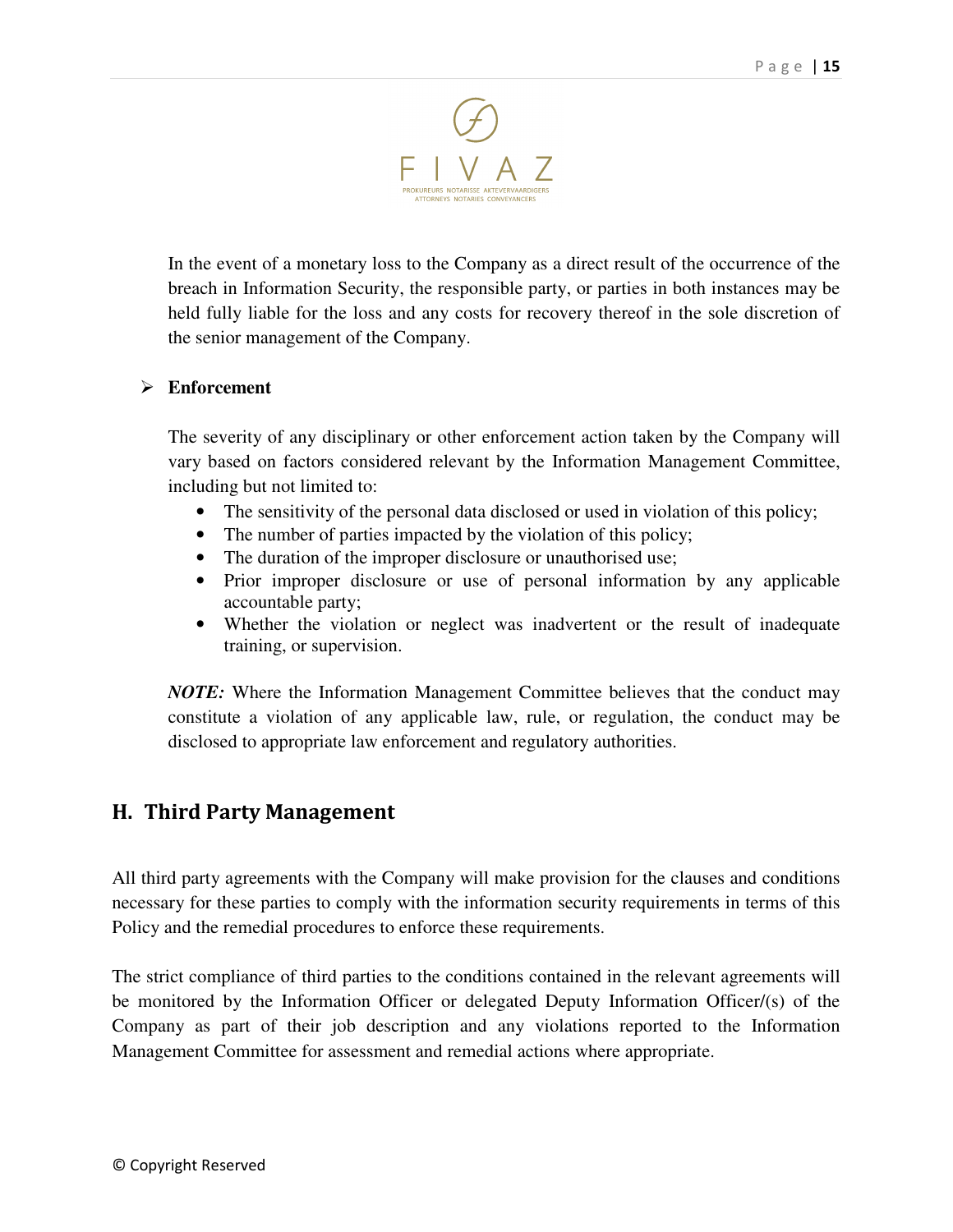

# I. Dealing with the public media

Only Senior Management or designated representatives of the Company will be authorised to make any presentation, comment, statement or direct contact with the public media regarding any matter whatsoever regarding any Information Security incident, client information or any business issues directly related to the organisation and/or its operations.

Any employee, contractor, or associated third party that is found in violation of this ruling will be subjected to the applicable sanctions in accordance with the Company Disciplinary Code and/or any other related policy governance as may be applicable.

# J. Terms and definitions

- **Asset** anything that has value to the organisation.
- **Biometrics** means a technique of personal identification that is based on physical, physiological or behavioural characterisation including blood typing, fingerprinting, DNA analysis, retinal scanning and voice recognition.
- **Consent** means any voluntary, specific and informed expression of will in terms of which permission is given for the processing of personal information.
- **Control** means of managing risk, including policies, procedures, guidelines, practices or organisational structures, which can be of administrative, technical, management, or legal nature (**note**: Control is also used as a synonym for safeguard or counter measure).
- **Data Controller** a mandated individual who decides on the manner and purpose for which personal information is processed.
- **Data owner** –for the purposes of this document, means the owner of personal information or data obtained by implicit or explicit consent of an individual (i.e. banking institutions).
- **Data Privacy** for the purposes of this document, data privacy is the act of securing personal data within an organisation by following good practice security procedures and implementing controls in order to confirm that personal data is secure.
- **Data Subject** the person or persons about whom personal information is collected, stored or processed.
- -**Disclosure** – in general terms personal information is disclosed when it is released to parties outside the organisation. (It does not include giving individuals information about themselves).
- **Guideline** a description that clarifies what should be done and how, to achieve the objectives set out in policies.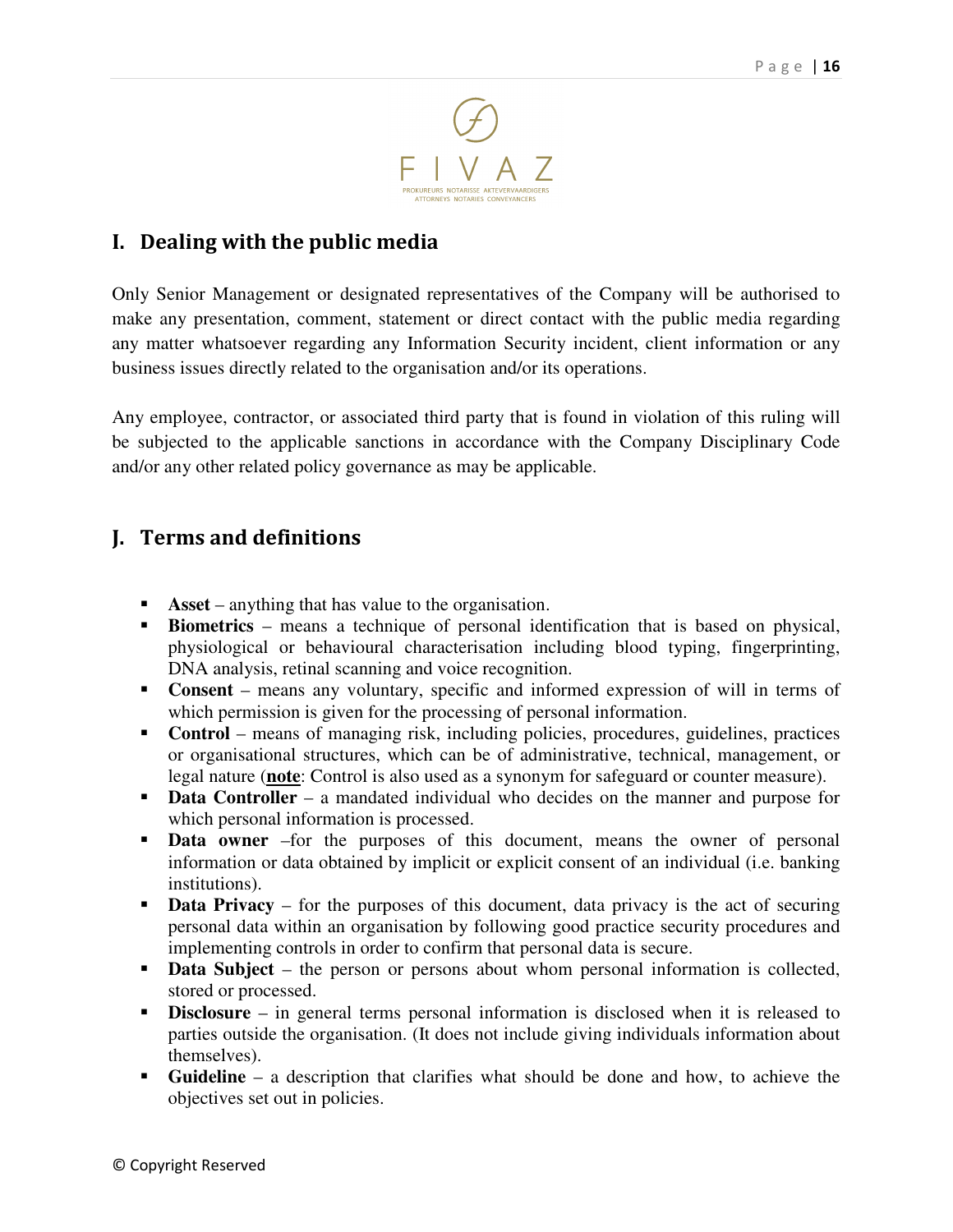

- **IMC** for purposes of this document, refers to the Information Management Committee of a private body.
- **Information Management Committee** for the purposes of this document, means a decision making structure in a private body to control, regulate and enforce Information Security policy requirements.
- -**Information Officer** – (of a private body) means the head or duly authorised person of a private body as contemplated in sec.1 of the Promotion of Access to Information Act 2000.
- **Information processing facilities** any information processing system, service or infrastructure, or the physical locations housing them.
- **Information security** preservation of confidentiality, integrity and availability of information; in addition, other properties such as authenticity, accountability, nonrepudiation, and reliability can also be involved.
- **Information security event** means an identified occurrence of a system, service or network that is indicating a possible breach of information security policy prescription, or failure of safeguards, or a previously unknown situation that may be security relevant.
- **Information security incident** an information security incident is indicated by a single or series of unwanted or unexpected information security events that have a significant probability of compromising business operations and threatening information security.
- -Legal Entity – for the purposes of this document, the term legal entity is applied to any organisation within the same ownership chain as an organisation who processes a data owners' personal information and may include joint ventures(consolidated or unconsolidated), parent companies or any other organisation contracted by the data owner. All direct legal entities are required to adhere to the data owners' requirements for data privacy and information security.
- - **Media** – any means of containment of data and information by way of, i.e. written documentation, CD, DVD, audio, visual recording, computerized filing, etc. – in context also referring to public news reporting entities, i.e. news papers, radio and television reporters or representatives.
- **Personal Information** for the purposes of this document and in line with pending South African legislation, personal information means information relating to an identifiable, living, natural person and where it is applicable, an identifiable, existing juristic person, including, but not limited to:

a) information relating to the race, gender, sex, pregnancy, marital status, national, ethnic or social origin, colour, sexual orientation, age, physical or mental health, well-being, disability, religion, conscience, belief, culture, language and birth of the person;

b) information relating to the education or the medical, financial, criminal or employment history of the person;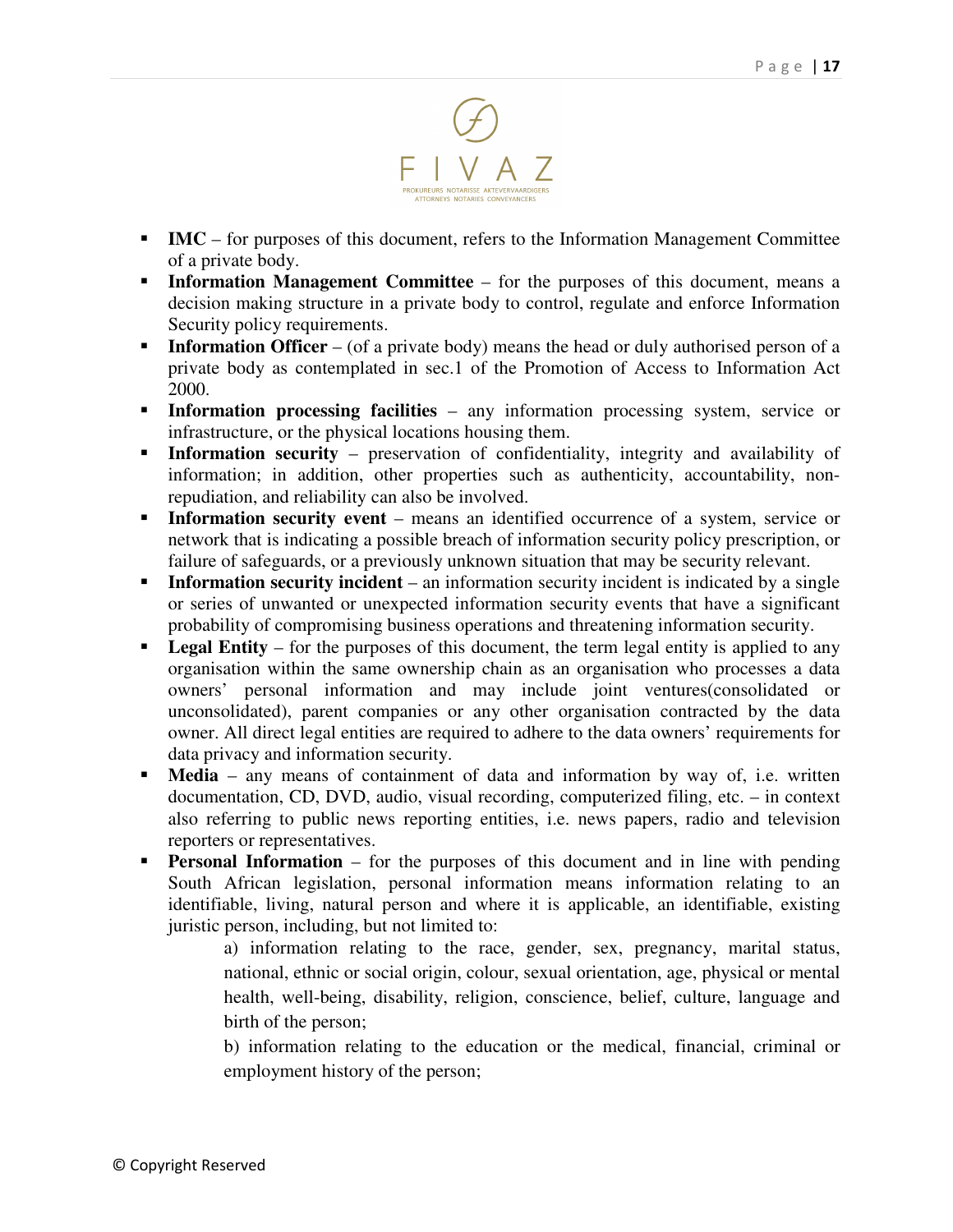

c) any identifying number, symbol, e-mail address, physical address, telephone number, location information, online identifier or other particular assignment to the person;

d) the biometric information of the person;

e) the personal opinions, views, expressions or preferences of the person;

f) correspondence sent by the person that is implicitly or explicitly of a private or confidential nature or further correspondence that would reveal the contents of the original correspondence;

g) the views or opinions of another individual about the person; and

h) the name of the person if it appears with other personal information relating to the person or if the disclosure of the name itself would reveal information about the person

[All of the above is inclusive of information related to next of kin and information that is recorded in electronic formats (e.g. in databases, Word documents, Excel spreadsheets, E-mail, CCTV and voice recordings, etc.) and all information about the person recorded in structured hard copy filing systems (e.g. Personnel files).]

- **Policy** overall intention and direction as formally expressed by management.
- **Processing/Data Processing** –any operation or set of operations which is performed upon personal information, whether or not by automatic means, such as collection, recording, organising, storage, adaption or alteration, retrieval, consultation, use, disclosure by transmission, dissemination or otherwise making available, alignment or combination, blocking, erasure or destruction.
- **Production Data** data that is used and/or produced during the normal day-to-day operations in the organisation.
- **Regulator** –means the Information Regulator established in terms of sec.39 of the Protection of Personal Information Act.(pending).
- **Responsible party** means a public or private body or any other person which, alone or in conjunction with others, determines the purpose of and means for processing personal information.
- **Risk** combination of the probability of an event and its consequence.
- **Risk analysis** systematic use of information to identify sources and to estimate the risk.
- **Risk assessment** overall process of risk analysis and risk evaluation.
- **Risk evaluation** process of comparing the estimated risk against given risk criteria to determine the significance of the risk.
- -**Risk management** – coordinated activities to direct and control an organisation with regard to risk (**note:** risk management typically includes risk assessment, risk treatment, risk acceptance and risk communication).
- **Risk treatment** process of selection and implementation of measures to modify and reduce risk.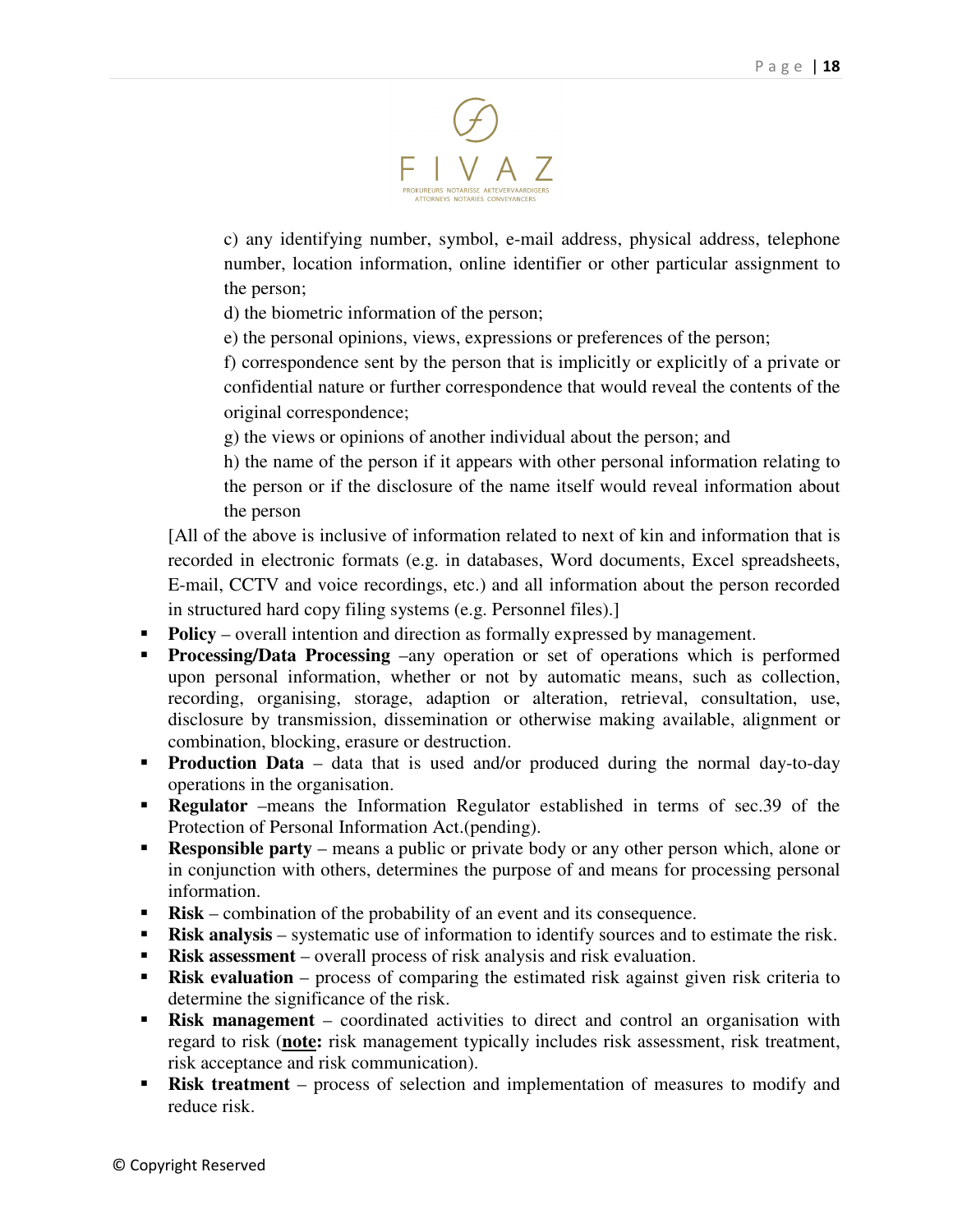

- **Sanitation** for the purposes of this document, sanitation is the process of removing all traces of a data subject- or owner's personal information from hard drives and other data storage media, before such equipment is exchanged, sold, discarded, passed to a new user or used for non-company purposes.
- **Test Data** data that is specifically recorded for test purposes and is not used for day-today operations within the organisation.
- **Third party/Subcontractor** any entity, whether an individual or a company, who is not part of a responsible party's organisational structure, but works with the responsible party, or processes personal information on the responsible party's behalf.
- **Threat** a potential cause of an unwanted incident, which may result in harm to a system or organisation.
- **•** Vulnerability a weakness of an asset or group of assets that can be exploited by one or more threats.

# K. Detailed description of key aspects incorporated in this policy

The key aspects incorporated in this policy are also core-implementation elements and it is therefore crucial that its eventual implementation will be necessary for the maximum enhancement of the effectiveness and execution of the policy.

In order to provide a more defined and structured guidance framework regarding the practical implementation of the aforementioned key aspects related to this policy, the guidelines as set out in the South African National Standard (ISO/SANS 27002:2008) and the Generally Accepted Privacy Principles (G.A.P.P.) were adopted and set out as an integral part of this policy according to the following annexures (to be obtained on request):

- i. Organisation of information security (Appendix A);
- ii. Asset management (Appendix B);
- iii. Human resources security (Appendix C);
- iv. Physical and environmental security (Appendix D);
- v. Communications and operations management (Appendix E);
- vi. Access control ( Appendix F);
- vii. Information systems acquisition, development and maintenance (Appendix G);
- viii. Information security incident management (Appendix H);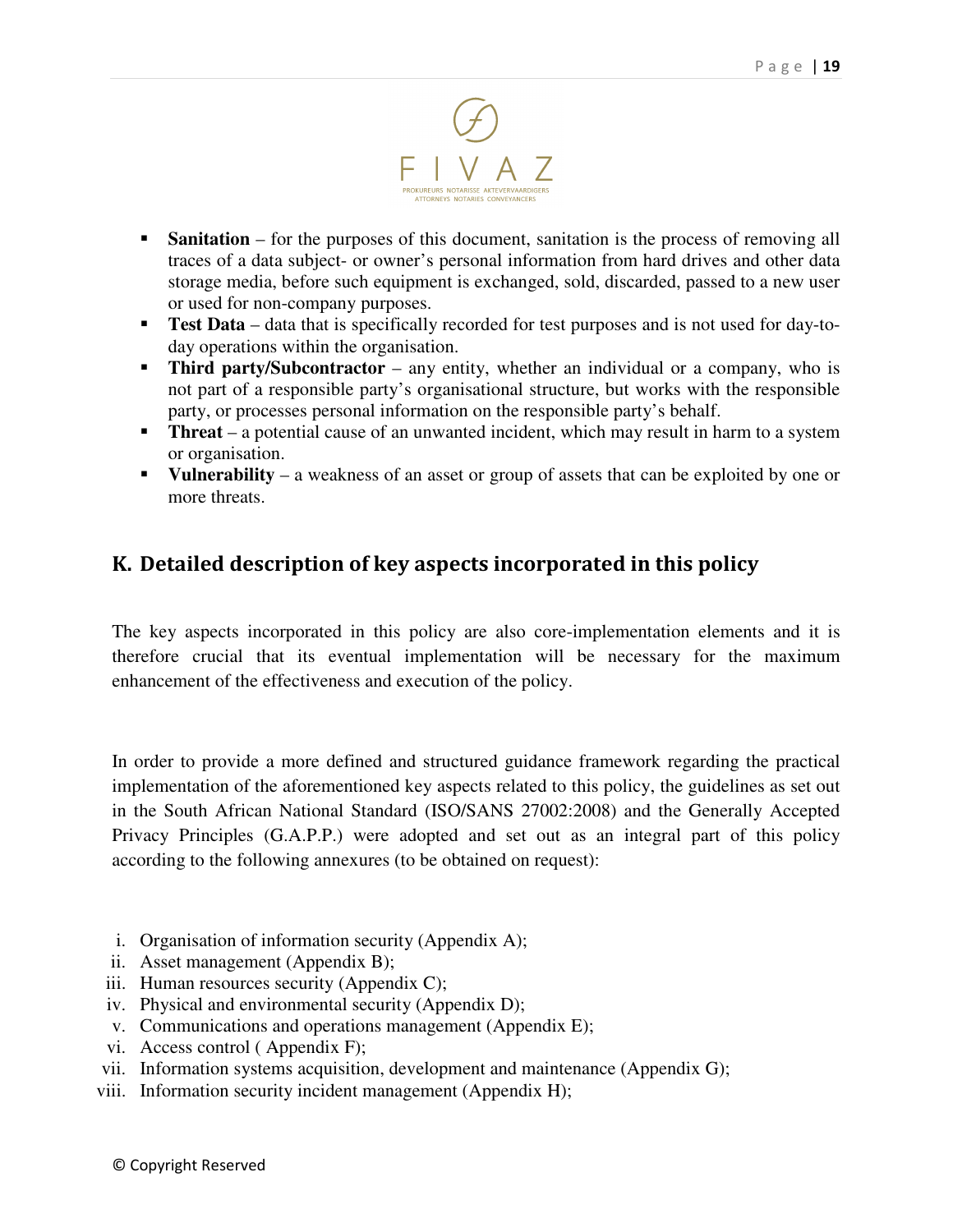

- ix. Business continuity management (Appendix I);
- x. Compliance (Appendix J);
- xi. Information Officer-Job description (Appendix K);
- xii. Breach of Information Security Event Report (Appendix L).

# L. Revision of the policy

The policy will be reviewed on an annual basis to address any changes in the technical domain, or applicable legislation.

In the event of any critical interim developments regarding the above, immediate revision and adaption will be implemented as soon as reasonably possible and the revised documentation circulated and explained to all relevant parties through the Company's awareness programs and/or information sessions.

The revision history index of the Policy will then also be updated accordingly.

# M. Revision of the policy

The policy will be reviewed on an annual basis to address any changes in the technical domain, or applicable legislation.

In the event of any critical interim developments regarding the above, immediate revision and adaption will be implemented as soon as reasonably possible and the revised documentation circulated and explained to all relevant parties through the Company's awareness programs and/or information sessions.